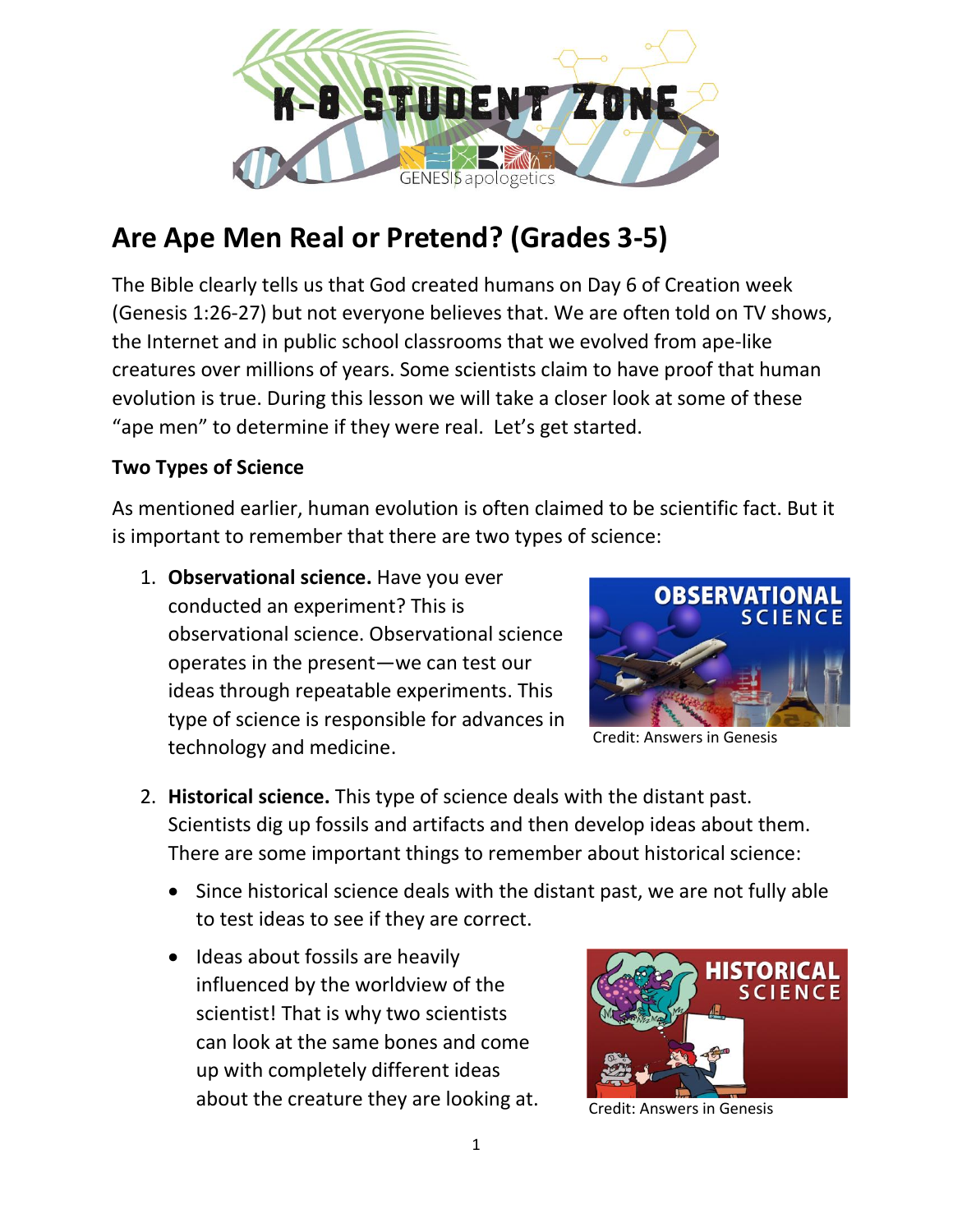## **Three Great Questions to Ask**

Whenever someone claims to have found an ape-man, there are three important questions to ask:

- 1. **What fossils did they actually find?** In the past, people have drawn pictures of ape men from a single tooth!
- 2. **What is their worldview?** Scientists' interpretations of fossils will definitely be influenced by their beliefs about God and the Bible.
- 3. **How can I look at this through a Biblical worldview?** As Christians, we should always seek to understand what God has to say first. For example, the Bible tells us clearly that there were no pre-humans:

*"Then the Lord God formed the man of dust from the ground and breathed into his nostrils the breath of life, and the man became a living creature." Genesis 2:7*

## **Activity: draw lines to connect the term with the related items**

| 1. Observational science | A. Remains of something        |
|--------------------------|--------------------------------|
| 2. Historical science    | <b>B. Thoughts about God</b>   |
| 3. Fossils               | C. Deals with the distant past |
| 4. Worldview             | D. Experiments                 |

#### **Activity: unscramble the following words**

| 1. ATLBSOEARIVNO |
|------------------|
| 2. NSCEIEC       |
| 3. LRTIIOHASC    |
| 4. LOSFISS       |
| 5. IWERWODVL     |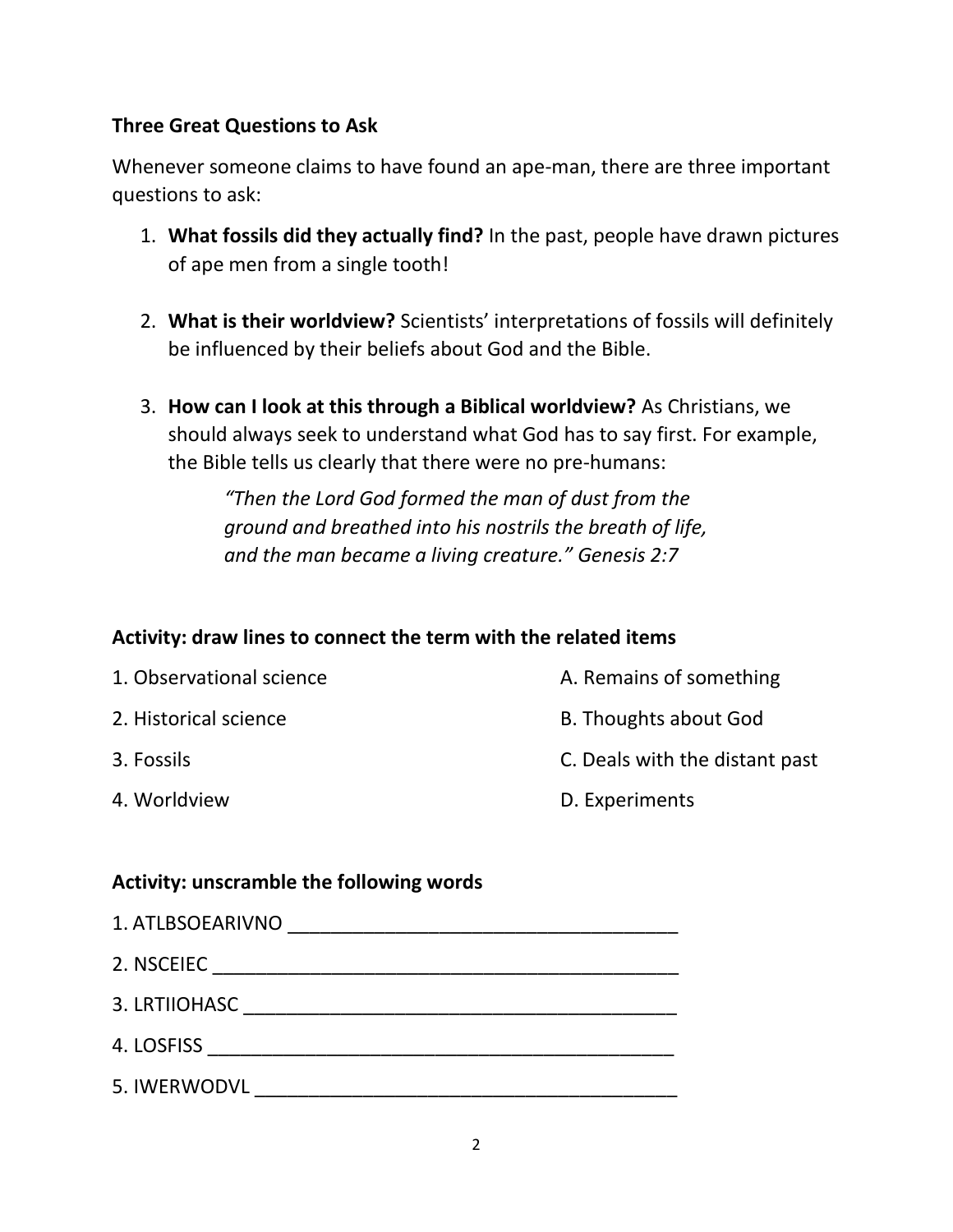#### **The Fossil Record**

Interpretations of the fossil record for human evolution have been filled with mistakes, fraud and incorrect assumptions. After watching the video, draw lines to connect the phony ape men to what they really found.



**Nebraska Man**



**Piltdown Man**



**Neanderthal Man**



**Ardipithecus ramidus (ARDI)**



**Australopithecus afarensis (Lucy)**



**Humans**



**Extinct ape**



**Pig's tooth**



**Extinct ape**



3